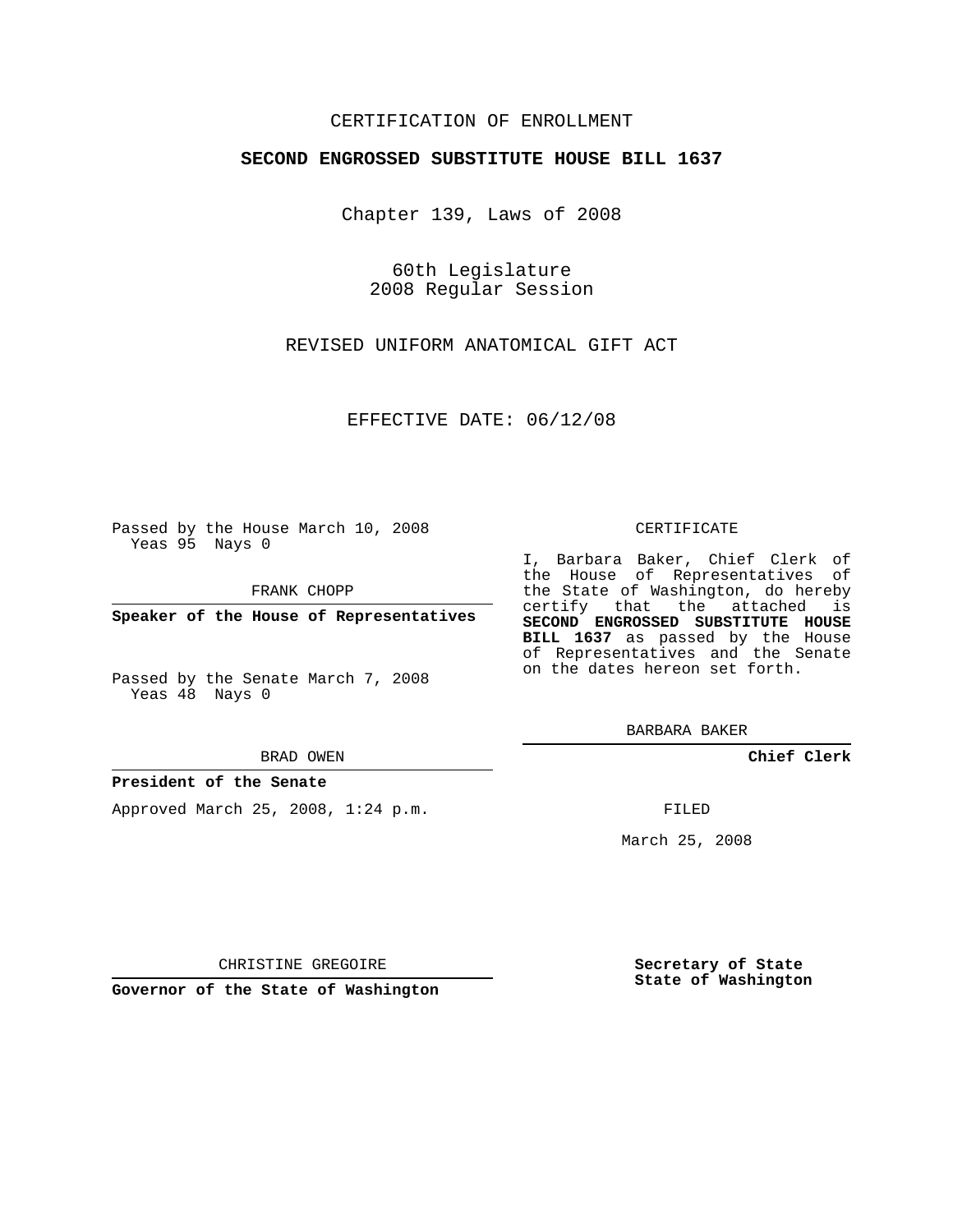# **SECOND ENGROSSED SUBSTITUTE HOUSE BILL 1637** \_\_\_\_\_\_\_\_\_\_\_\_\_\_\_\_\_\_\_\_\_\_\_\_\_\_\_\_\_\_\_\_\_\_\_\_\_\_\_\_\_\_\_\_\_

\_\_\_\_\_\_\_\_\_\_\_\_\_\_\_\_\_\_\_\_\_\_\_\_\_\_\_\_\_\_\_\_\_\_\_\_\_\_\_\_\_\_\_\_\_

## AS AMENDED BY THE SENATE

Passed Legislature - 2008 Regular Session

## **State of Washington 60th Legislature 2008 Regular Session**

**By** House Committee on Health Care & Wellness (originally sponsored by Representatives Hinkle, Cody, B. Sullivan, Moeller, Campbell, Williams, Green, Lovick, Upthegrove, Seaquist, Goodman, Simpson, Morrell, Linville, Ormsby and Rolfes)

READ FIRST TIME 02/28/07.

 AN ACT Relating to creating the revised uniform anatomical gift act; amending RCW 1.50.010, 46.12.510, 46.20.113, and 46.20.1131; adding a new chapter to Title 68 RCW; recodifying RCW 68.50.635 and 68.50.640; repealing RCW 68.50.500, 68.50.510, 68.50.520, 68.50.530, 68.50.540, 68.50.550, 68.50.560, 68.50.570, 68.50.580, 68.50.590, 68.50.600, 68.50.610, and 68.50.620; and prescribing penalties.

7 BE IT ENACTED BY THE LEGISLATURE OF THE STATE OF WASHINGTON:

 8 NEW SECTION. **Sec. 1.** This chapter may be cited as the revised 9 uniform anatomical gift act.

 NEW SECTION. **Sec. 2.** The definitions in this section apply throughout this chapter unless the context clearly requires otherwise. (1) "Adult" means an individual who is at least eighteen years old. (2) "Agent" means an individual: (a) Authorized to make health care decisions on the principal's behalf by a power of attorney for health care; or

16 (b) Expressly authorized to make an anatomical gift on the 17 principal's behalf by any other record signed by the principal.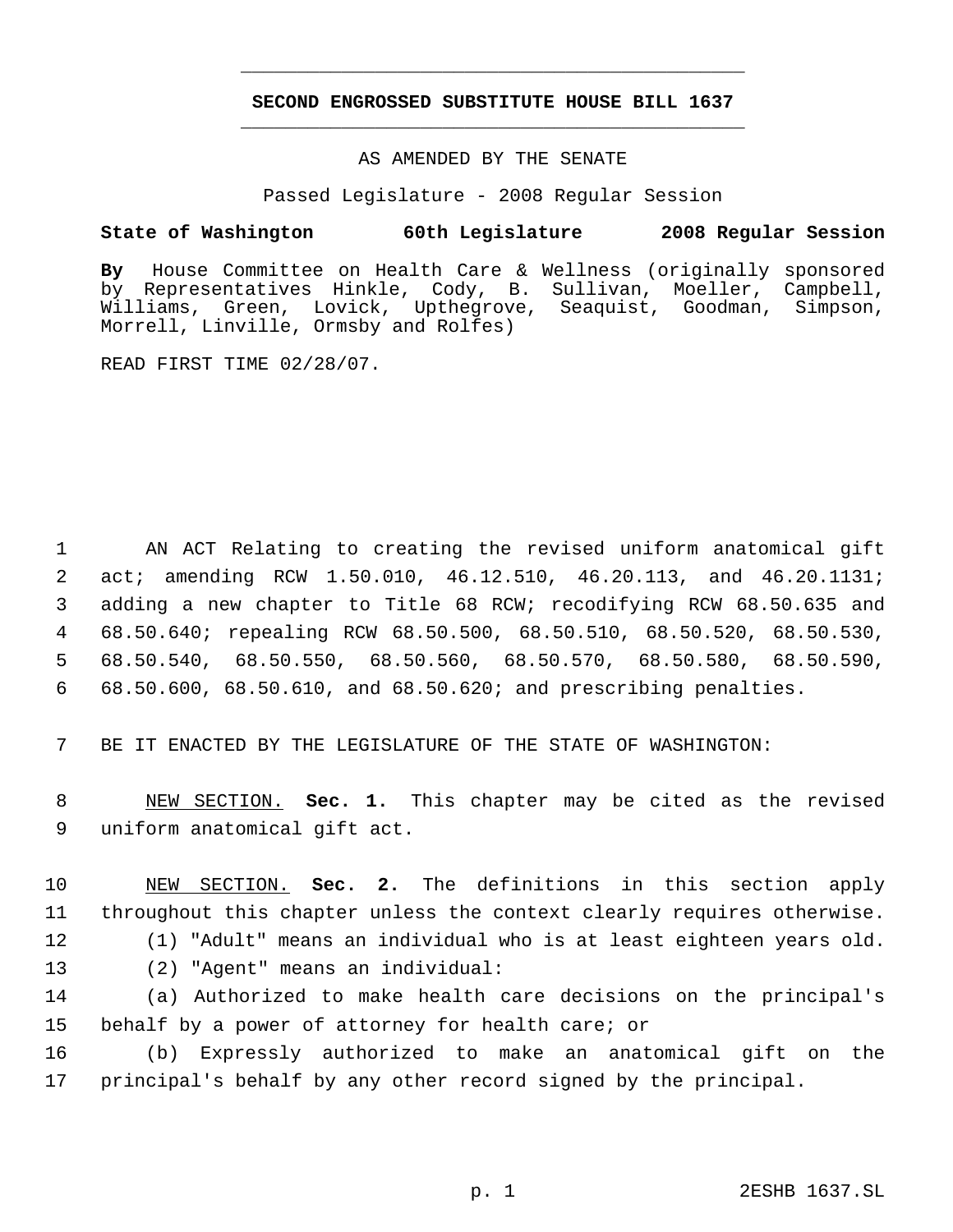(3) "Anatomical gift" means a donation of all or part of a human body to take effect after the donor's death for the purpose of transplantation, therapy, research, or education.

 (4) "Decedent" means a deceased individual whose body or part is or may be the source of an anatomical gift.

 (5) "Disinterested witness" means a witness other than the spouse or state registered domestic partner, child, parent, sibling, grandchild, grandparent, or guardian of the individual who makes, amends, revokes, or refuses to make an anatomical gift. The term does not include a person to which an anatomical gift could pass under section 11 of this act.

 (6) "Document of gift" means a donor card or other record used to make an anatomical gift. The term includes a statement or symbol on a driver's license, identification card, or donor registry.

 (7) "Donor" means an individual whose body or part is the subject of an anatomical gift.

 (8) "Donor registry" means a database that contains records of anatomical gifts and amendments to or revocations of anatomical gifts.

 (9) "Driver's license" means a license or permit issued by the department of licensing to operate a vehicle, whether or not conditions are attached to the license or permit.

 (10) "Eye bank" means a person that is licensed, accredited, or regulated under federal or state law to engage in the recovery, screening, testing, processing, storage, or distribution of human eyes or portions of human eyes.

 (11) "Guardian" means a person appointed by a court to make decisions regarding the support, care, education, health, or welfare of an individual. The term does not include a guardian ad litem.

 (12) "Hospital" means a facility licensed as a hospital under the law of any state or a facility operated as a hospital by the United States, a state, or a subdivision of a state.

 (13) "Identification card" means an identification card issued by the department of licensing.

(14) "Know" means to have actual knowledge.

 (15) "Minor" means an individual who is less than eighteen years old.

(16) "Organ procurement organization" means a person designated by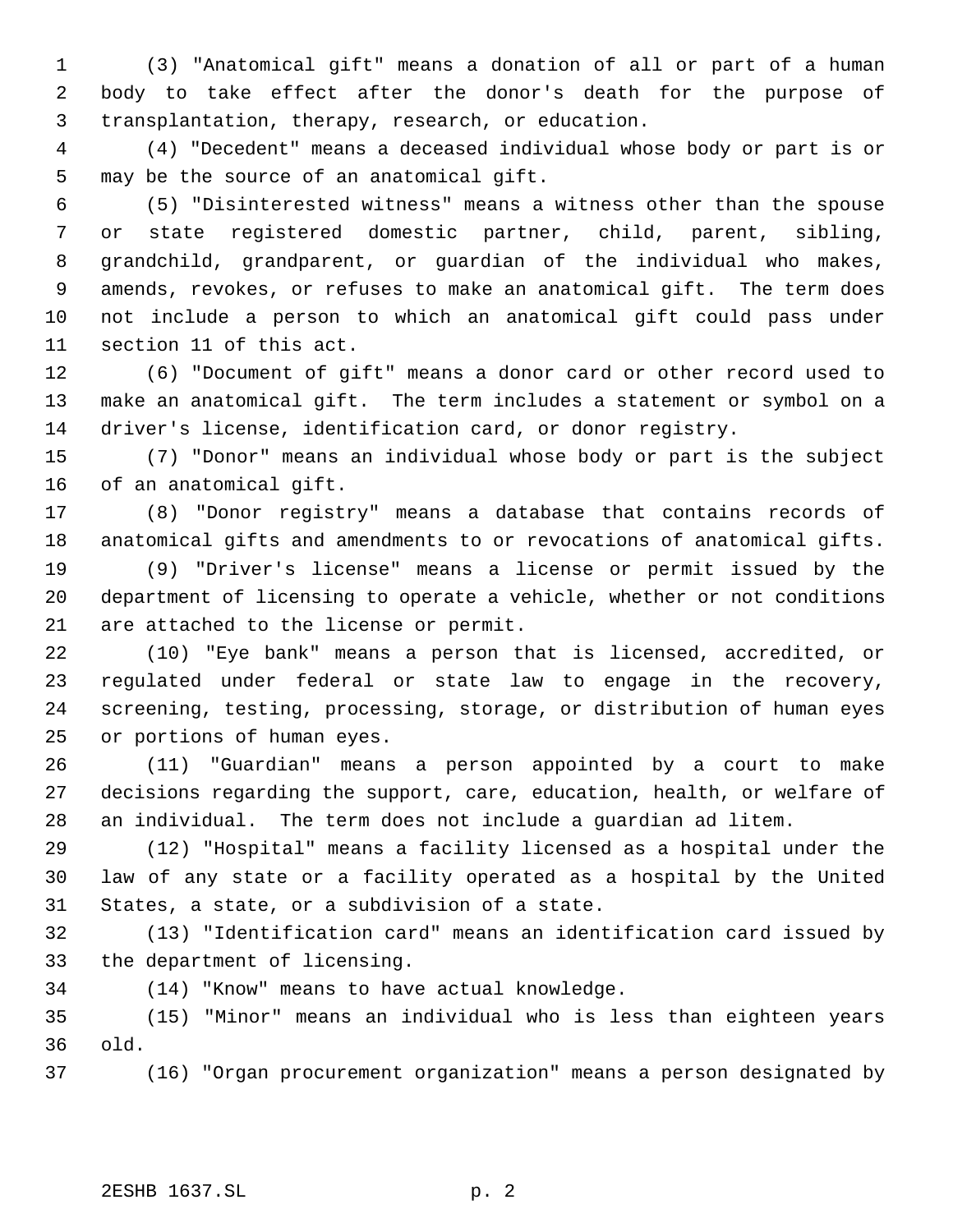the secretary of the United States department of health and human services as an organ procurement organization.

 (17) "Parent" means a parent whose parental rights have not been terminated.

 (18) "Part" means an organ, an eye, or tissue of a human being. The term does not include the whole body.

 (19) "Person" means an individual, corporation, business trust, estate, trust, partnership, limited liability company, association, joint venture, public corporation, government or governmental subdivision, agency, or instrumentality, or any other legal or commercial entity.

 (20) "Physician" means an individual licensed or otherwise authorized to practice medicine and surgery or osteopathic medicine and surgery under the law of any state.

 (21) "Procurement organization" means an eye bank, organ procurement organization, or tissue bank.

 (22) "Prospective donor" means an individual whose death is imminent and has been determined by a procurement organization to have a part that could be medically suitable for transplantation, therapy, research, or education. "Prospective donor" does not include an individual who has made a refusal.

 (23) "Reasonable costs" include: (a) Programming and software installation and upgrades; (b) employee training that is specific to the organ and tissue donor registry or the donation program created in RCW 46.12.510; (c) literature that is specific to the organ and tissue donor registry or the donation program created in RCW 46.12.510; and (d) hardware upgrades or other issues important to the organ and tissue donor registry or the donation program created in RCW 46.12.510 that have been mutually agreed upon in advance by the department of licensing and the Washington state organ procurement organizations.

 (24) "Reasonably available" means able to be contacted by a procurement organization without undue effort and willing and able to act in a timely manner consistent with existing medical criteria necessary for the making of an anatomical gift.

 (25) "Recipient" means an individual into whose body a decedent's part has been or is intended to be transplanted.

(26) "Record" means information that is inscribed on a tangible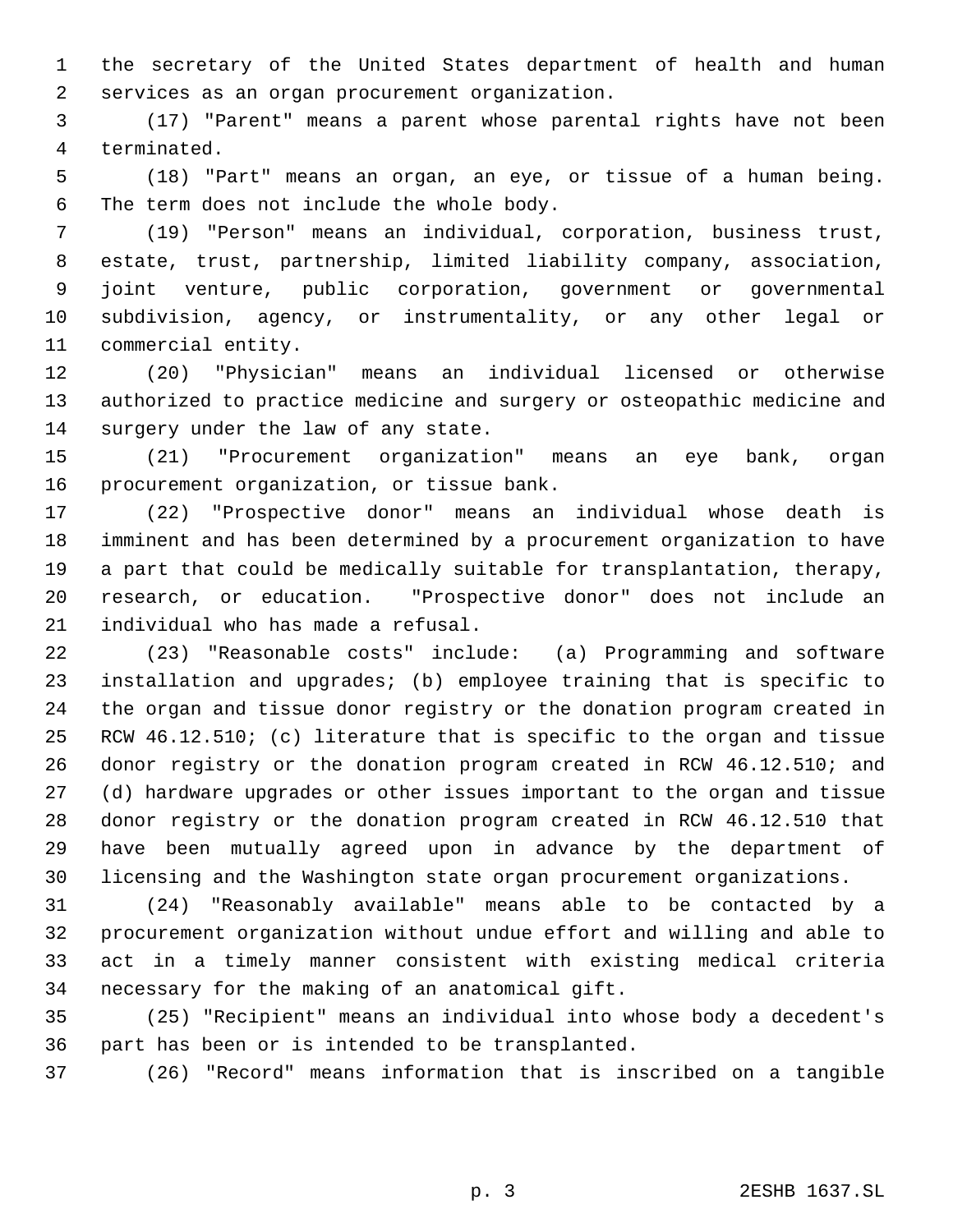medium or that is stored in an electronic or other medium and is retrievable in perceivable form.

 (27) "Refusal" means a record created under section 7 of this act that expressly states an intent to bar other persons from making an anatomical gift of an individual's body or part.

 (28) "Sign" means, with the present intent to authenticate or adopt a record:

(a) To execute or adopt a tangible symbol; or

 (b) To attach to or logically associate with the record an electronic symbol, sound, or process.

 (29) "State" means a state of the United States, the District of Columbia, Puerto Rico, the United States Virgin Islands, or any territory or insular possession subject to the jurisdiction of the United States.

 (30) "Technician" means an individual determined to be qualified to remove or process parts by an appropriate organization that is licensed, accredited, or regulated under federal or state law. The term includes an enucleator.

 (31) "Tissue" means a portion of the human body other than an organ or an eye. The term does not include blood unless the blood is donated for the purpose of research or education.

 (32) "Tissue bank" means a person that is licensed to conduct business in this state, accredited, and regulated under federal or state law to engage in the recovery, screening, testing, processing, storage, or distribution of tissue.

 (33) "Transplant hospital" means a hospital that furnishes organ transplants and other medical and surgical specialty services required for the care of transplant patients.

 (34) "Washington state organ procurement organization" means an organ procurement organization that has been designated by the United States department of health and human services to coordinate organ procurement activities for any portion of Washington state.

 NEW SECTION. **Sec. 3.** This chapter applies to an anatomical gift or amendment to, revocation of, or refusal to make an anatomical gift, whenever made.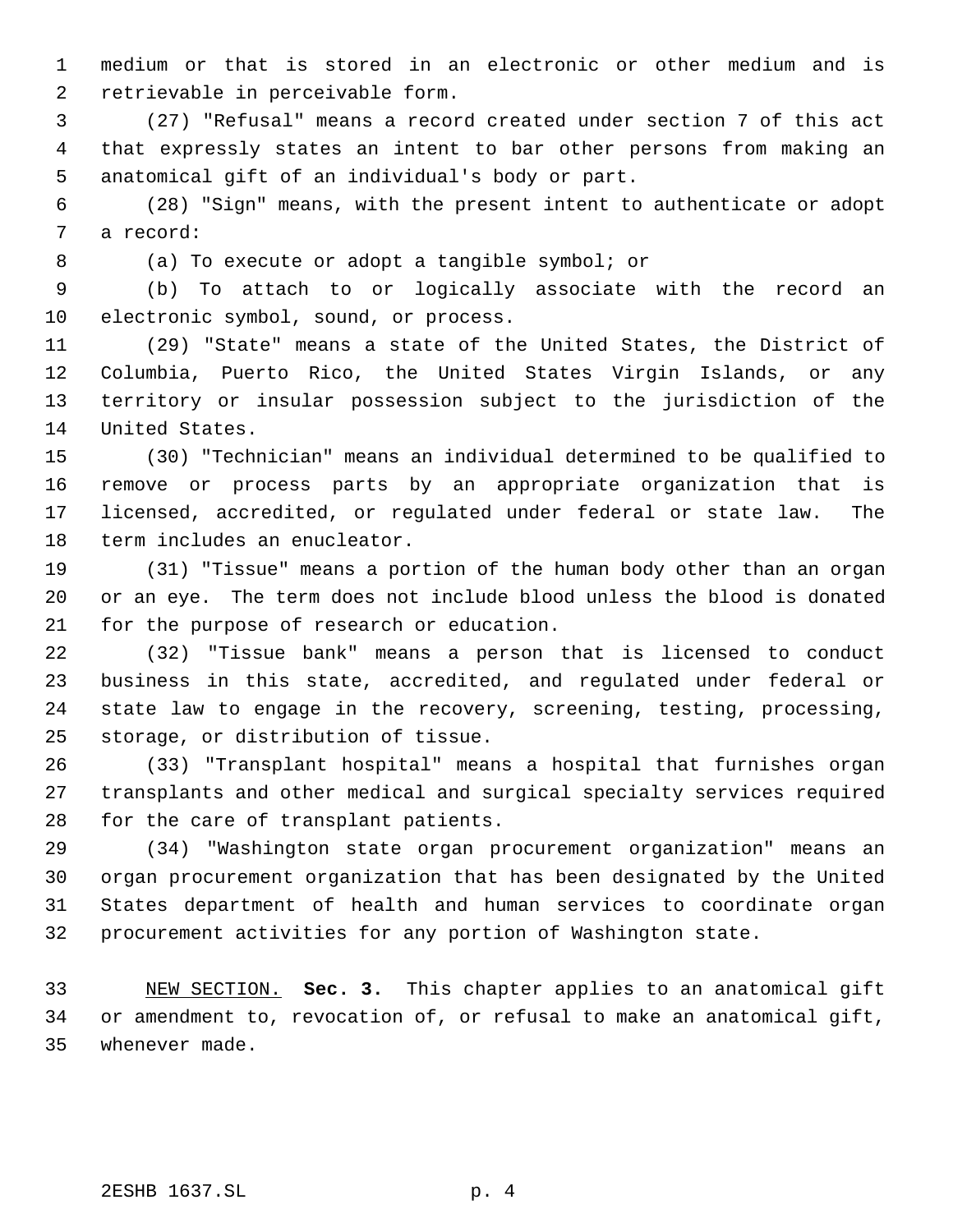NEW SECTION. **Sec. 4.** Subject to section 8 of this act, an anatomical gift of a donor's body or part may be made during the life of the donor in the manner provided in section 5 of this act by:

 (1) The donor, if the donor is an adult or if the donor is a minor and is:

(a) Emancipated; or

 (b) Authorized under state law to apply for a driver's license 8 because the donor is at least fifteen and one-half years old;

 (2) An agent of the donor, unless the power of attorney for health care or other record prohibits the agent from making an anatomical gift;

 (3) A parent of the donor, if the donor is an unemancipated minor; provided, however, that an anatomical gift made pursuant to this subsection shall cease to be valid once the donor becomes either an emancipated minor or an adult; or

(4) The donor's guardian.

 NEW SECTION. **Sec. 5.** (1) A donor may make an anatomical gift: (a) By authorizing a statement or symbol indicating that the donor has made an anatomical gift to be imprinted on the donor's driver's license or identification card;

(b) In a will;

 (c) During a terminal illness or injury of the donor, by any form of communication addressed to at least two adults, at least one of whom is a disinterested witness; or

(d) As provided in subsection (2) of this section.

 (2) A donor or other person authorized to make an anatomical gift under section 4 of this act may make a gift by a donor card or other record signed by the donor or other person making the gift or by authorizing that a statement or symbol indicating that the donor has made an anatomical gift be included on a donor registry. If the donor or other person is physically unable to sign a record, the record may be signed by another individual at the direction of the donor or other person and must:

 (a) Be witnessed by at least two adults, at least one of whom is a disinterested witness, who have signed at the request of the donor or the other person; and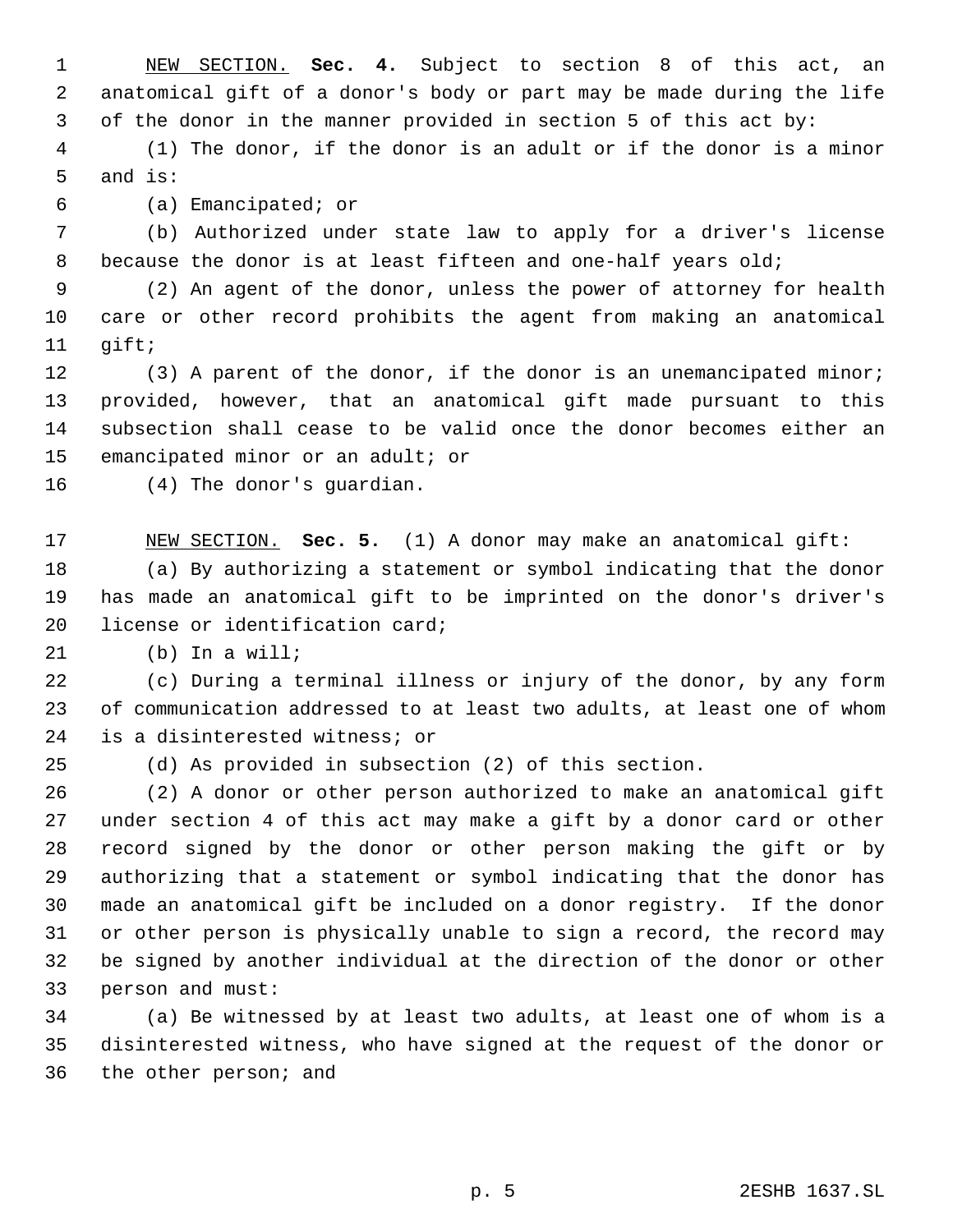(b) State that it has been signed and witnessed as provided in (a) of this subsection.

 (3) Revocation, suspension, expiration, or cancellation of a driver's license or identification card through which an anatomical gift has been made does not invalidate the gift.

 (4) An anatomical gift made by will takes effect upon the donor's death whether or not the will is probated. Invalidation of the will after the donor's death does not invalidate the gift.

 NEW SECTION. **Sec. 6.** (1) Subject to section 8 of this act, a donor or other person authorized to make an anatomical gift under section 4 of this act may amend or revoke an anatomical gift by:

(a) A record signed by:

(i) The donor;

(ii) The other person; or

 (iii) Subject to subsection (2) of this section, another individual acting at the direction of the donor or the other person if the donor or other person is physically unable to sign; or

 (b) A later-executed document of gift that amends or revokes a previous anatomical gift or portion of an anatomical gift, either expressly or by inconsistency.

 (2) A record signed pursuant to subsection (1)(a)(iii) of this section must:

 (a) Be witnessed by at least two adults, at least one of whom is a disinterested witness, who have signed at the request of the donor or the other person; and

 (b) State that it has been signed and witnessed as provided in (a) of this subsection.

 (3) Subject to section 8 of this act, a donor or other person authorized to make an anatomical gift under section 4 of this act may revoke an anatomical gift by the destruction or cancellation of the document of gift, or the portion of the document of gift used to make the gift, with the intent to revoke the gift. The donor or other person shall notify the Washington organ procurement organization of the destruction or cancellation of the document of gift for the purpose of removing the individual's name from the organ and tissue donor registry created in RCW 68.50.635 (as recodified by this act). If the Washington state organ procurement organization that is notified does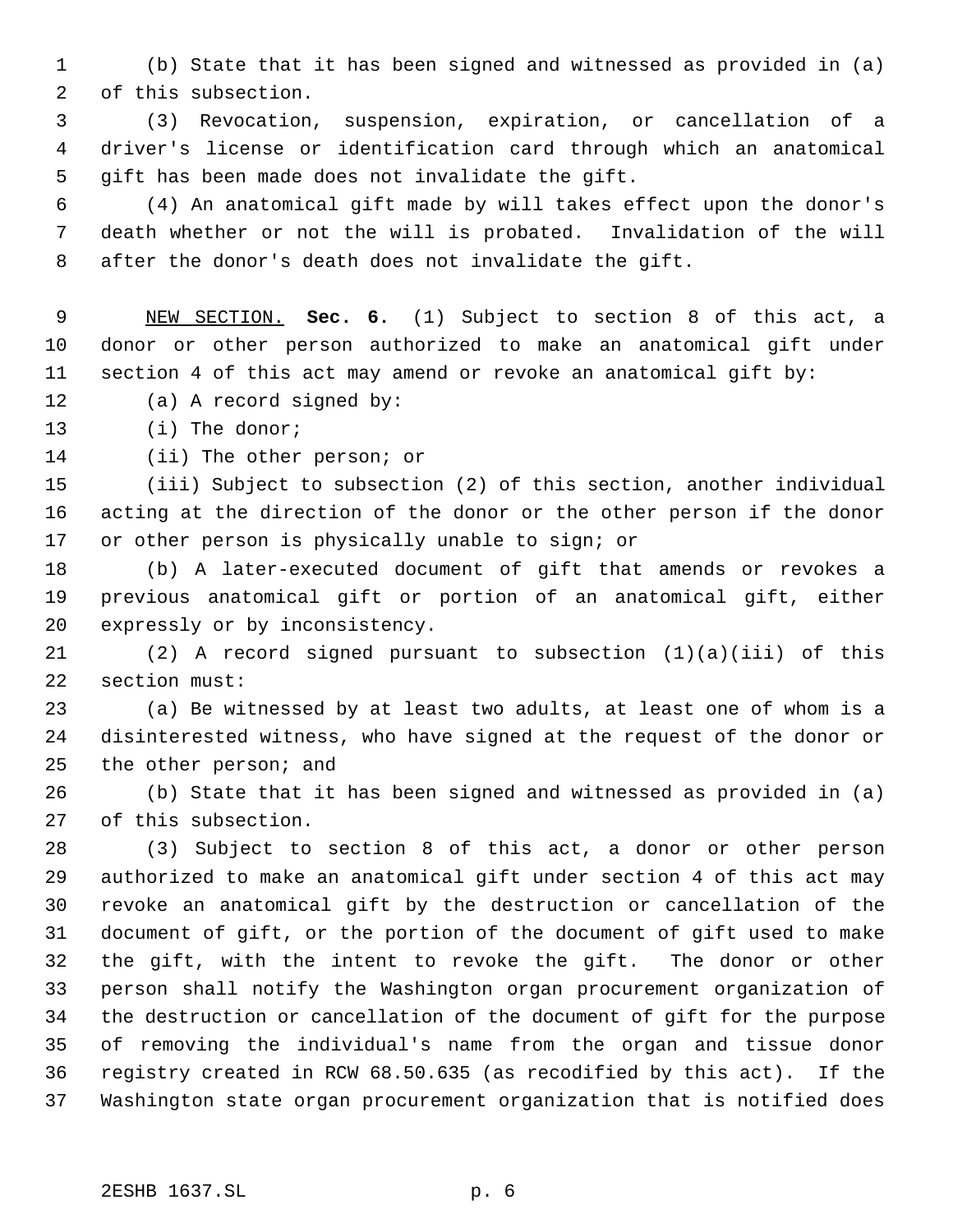not maintain a registry for Washington residents, it shall notify all Washington state procurement organizations that do maintain such a registry.

 (4) A donor may amend or revoke an anatomical gift that was not made in a will by any form of communication during a terminal illness or injury addressed to at least two adults, at least one of whom is a disinterested witness.

 (5) A donor who makes an anatomical gift in a will may amend or revoke the gift in the manner provided for amendment or revocation of wills or as provided in subsection (1) of this section.

 NEW SECTION. **Sec. 7.** (1) An individual may refuse to make an anatomical gift of the individual's body or part by:

(a) A record signed by:

(i) The individual; or

 (ii) Subject to subsection (2) of this section, another individual acting at the direction of the individual if the individual is physically unable to sign;

 (b) The individual's will, whether or not the will is admitted to probate or invalidated after the individual's death; or

 (c) Any form of communication made by the individual during the individual's terminal illness or injury addressed to at least two adults, at least one of whom is a disinterested witness.

 (2) A record signed pursuant to subsection (1)(a)(ii) of this section must:

 (a) Be witnessed by at least two adults, at least one of whom is a disinterested witness, who have signed at the request of the individual; and

 (b) State that it has been signed and witnessed as provided in (a) of this subsection.

 (3) An individual who has made a refusal may amend or revoke the refusal:

 (a) In the manner provided in subsection (1) of this section for making a refusal;

 (b) By subsequently making an anatomical gift pursuant to section 5 of this act that is inconsistent with the refusal; or

(c) By destroying or canceling the record evidencing the refusal,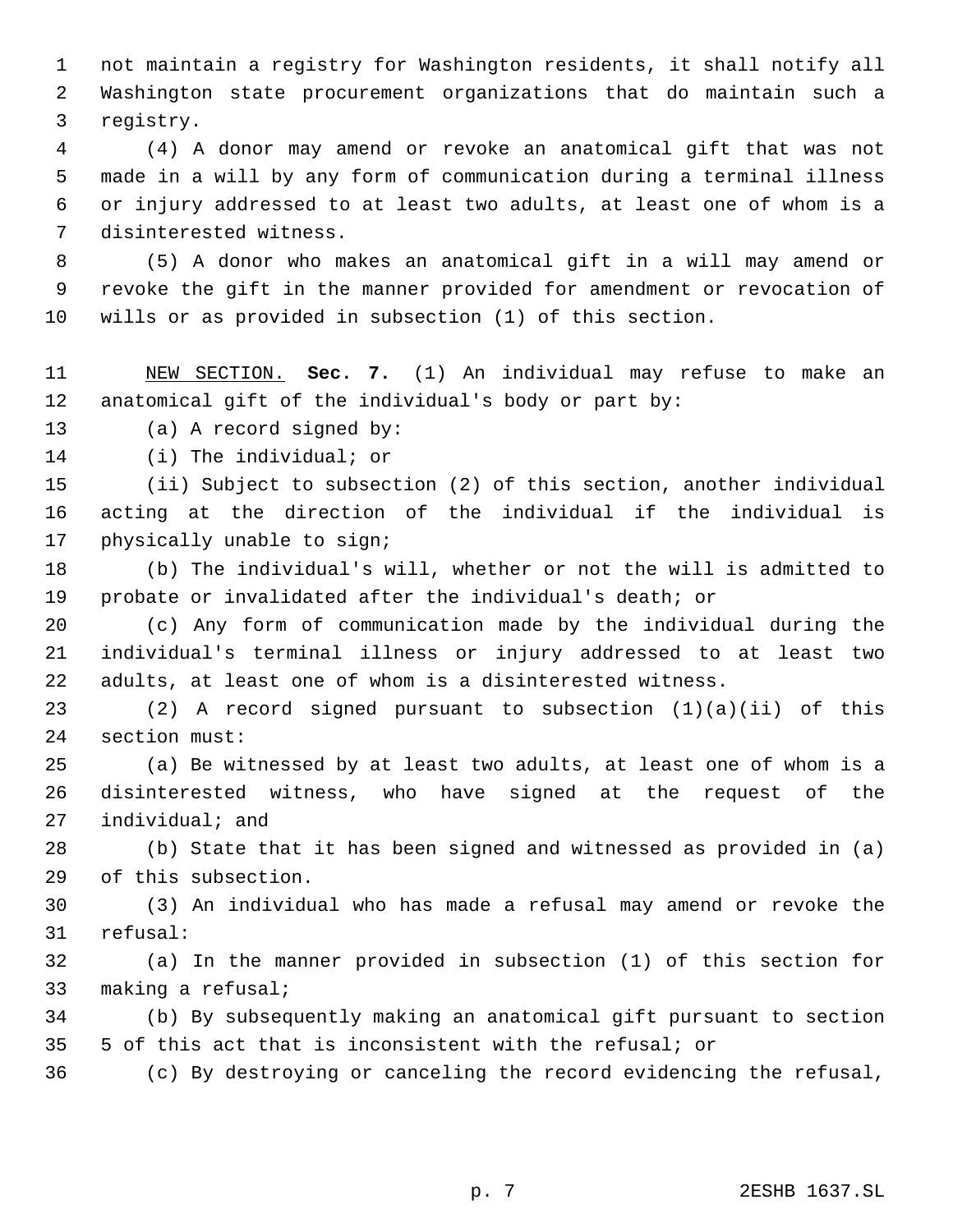or the portion of the record used to make the refusal, with the intent to revoke the refusal.

 (4) Except as otherwise provided in section 8(8) of this act, in the absence of an express, contrary indication by the individual set forth in the refusal, an individual's unrevoked refusal to make an anatomical gift of the individual's body or part bars all other persons from making an anatomical gift of the individual's body or part.

 NEW SECTION. **Sec. 8.** (1) Except as otherwise provided in subsection (7) of this section and subject to subsection (6) of this section, in the absence of an express, contrary indication by the donor, a person other than the donor is barred from making, amending, or revoking an anatomical gift of a donor's body or part if the donor made an anatomical gift of the donor's body or part under section 5 of this act or an amendment to an anatomical gift of the donor's body or part under section 6 of this act.

 (2) A donor's revocation of an anatomical gift of the donor's body or part under section 6 of this act is not a refusal and does not bar another person specified in section 4 or 9 of this act from making an anatomical gift of the donor's body or part under section 5 or 10 of this act.

 (3) If a person other than the donor makes an unrevoked anatomical gift of the donor's body or part under section 5 of this act or an amendment to an anatomical gift of the donor's body or part under section 6 of this act, another person may not make, amend, or revoke the gift of the donor's body or part under section 10 of this act.

 (4) A revocation of an anatomical gift of a donor's body or part under section 6 of this act by a person other than the donor does not bar another person from making an anatomical gift of the body or part under section 5 or 10 of this act.

 (5) In the absence of an express, contrary indication by the donor or other person authorized to make an anatomical gift under section 4 of this act, an anatomical gift of a part is neither a refusal to give another part nor a limitation on the making of an anatomical gift of another part at a later time by the donor or another person.

 (6) In the absence of an express, contrary indication by the donor or other person authorized to make an anatomical gift under section 4 of this act, an anatomical gift of a part for one or more of the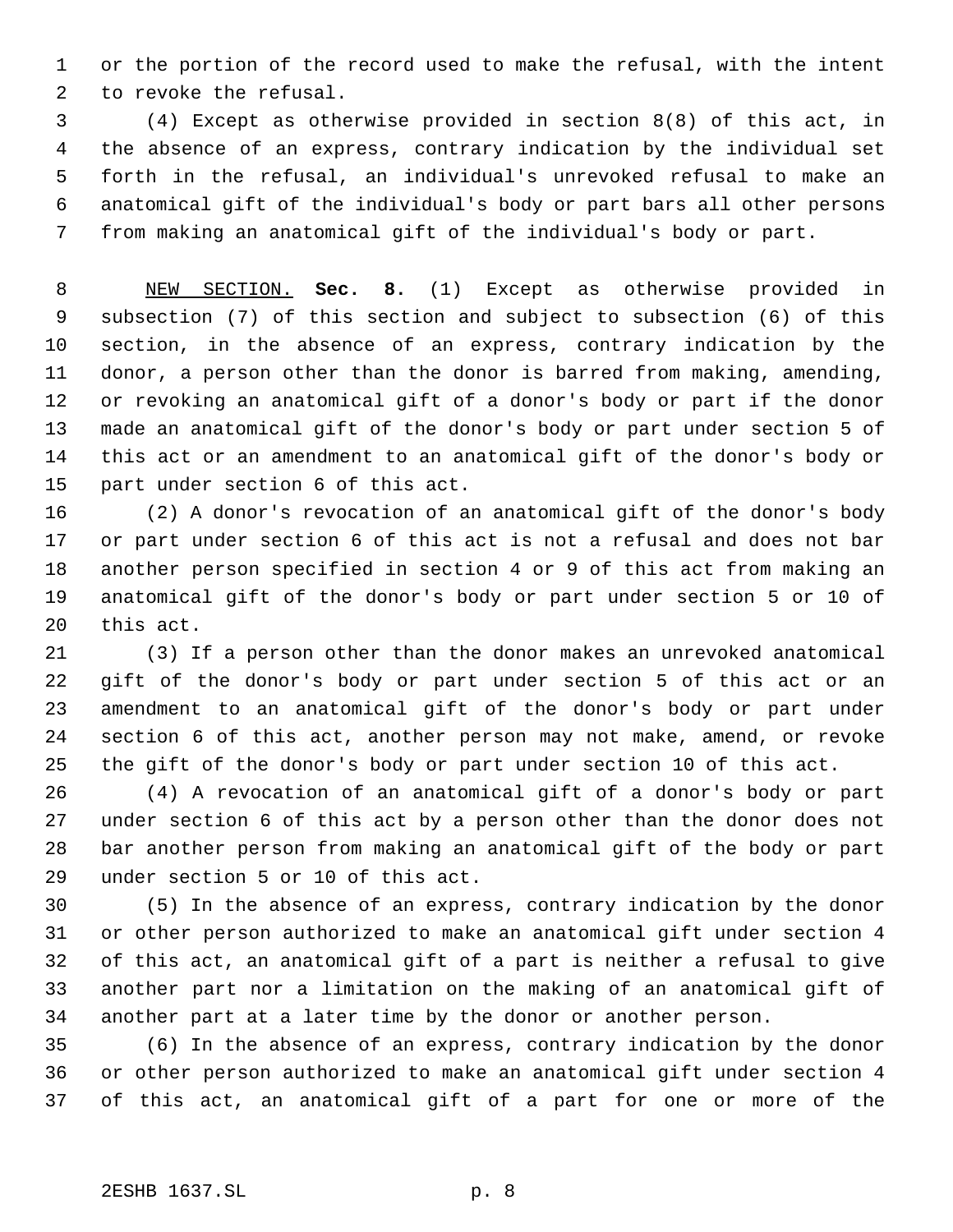permitted purposes is not a limitation on the making of an anatomical gift of the part for any of the other purposes by the donor or any other person under section 5 or 10 of this act.

 (7) If a donor who is an unemancipated minor dies, a parent of the donor who is reasonably available may revoke or amend an anatomical gift of the donor's body or part.

 (8) If an unemancipated minor who signed a refusal dies, a parent of the minor who is reasonably available may revoke the minor's refusal.

 NEW SECTION. **Sec. 9.** (1) Subject to subsections (2) and (3) of this section and unless barred by section 7 or 8 of this act, an anatomical gift of a decedent's body or part may be made by any member of the following classes of persons who is reasonably available, in the order of priority listed:

 (a) An agent of the decedent at the time of death who could have made an anatomical gift under section 4(2) of this act immediately before the decedent's death;

- (b) The spouse, or domestic partner registered as required by state law, of the decedent;
- 20 (c) Adult children of the decedent;

21 (d) Parents of the decedent;

(e) Adult siblings of the decedent;

(f) Adult grandchildren of the decedent;

24 (g) Grandparents of the decedent;

 (h) The persons who were acting as the guardians of the person of the decedent at the time of death; and

 (i) Any other person having the authority under applicable law to dispose of the decedent's body.

 (2) If there is more than one member of a class listed in 30 subsection  $(1)(a)$ ,  $(c)$ ,  $(d)$ ,  $(e)$ ,  $(f)$ ,  $(g)$ , or  $(h)$  of this section entitled to make an anatomical gift, an anatomical gift may be made by a member of the class unless that member or a person to which the gift may pass under section 11 of this act knows of an objection by another member of the class. If an objection is known, the gift may be made only by a majority of the members of the class who are reasonably available.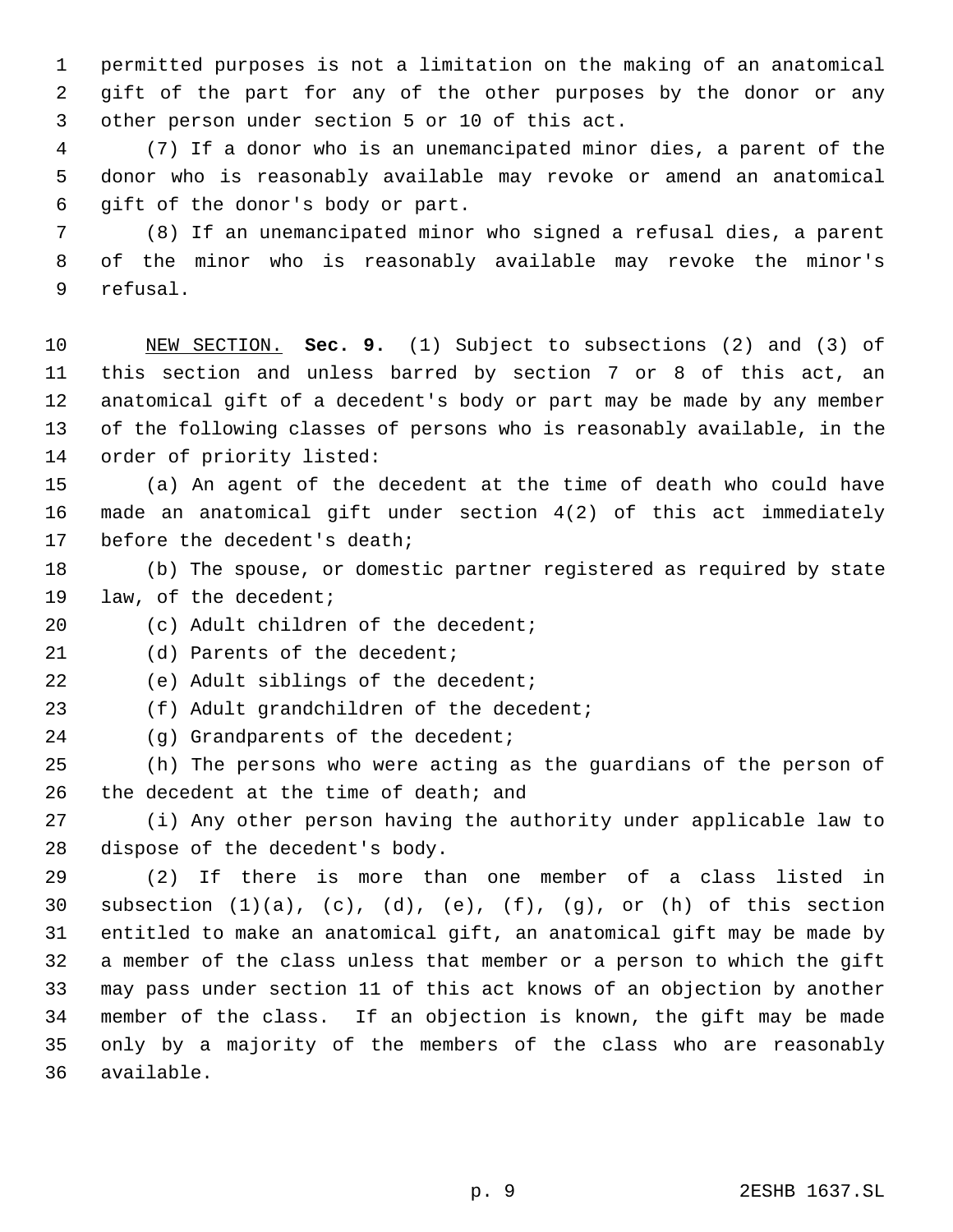(3) A person may not make an anatomical gift if, at the time of the decedent's death, a person in a prior class under subsection (1) of this section is reasonably available to make or to object to the making of an anatomical gift.

 NEW SECTION. **Sec. 10.** (1) A person authorized to make an anatomical gift under section 9 of this act may make an anatomical gift by a document of gift signed by the person making the gift or by that person's oral communication that is electronically recorded or is contemporaneously reduced to a record and signed by the individual receiving the oral communication.

 (2) Subject to subsection (3) of this section, an anatomical gift by a person authorized under section 9 of this act may be amended or revoked orally or in a record by any member of a prior class who is reasonably available. If more than one member of the prior class is reasonably available, the gift made by a person authorized under section 9 of this act may be:

 (a) Amended only if a majority of the reasonably available members 18 agree to the amending of the gift; or

 (b) Revoked only if a majority of the reasonably available members agree to the revoking of the gift or if they are equally divided as to whether to revoke the gift.

 (3) A revocation under subsection (2) of this section is effective only if, before an incision has been made to remove a part from the donor's body or before transplant procedures have begun on the recipient, the procurement organization, transplant hospital, or physician or technician knows of the revocation.

 NEW SECTION. **Sec. 11.** (1) An anatomical gift may be made to the following persons named in the document of gift:

 (a) For research or education: A hospital; an accredited medical school, dental school, college, or university; or an organ procurement organization;

 (b) Subject to subsection (2) of this section, an individual designated by the person making the anatomical gift if the individual is the recipient of the part;

(c) An eye bank or tissue bank.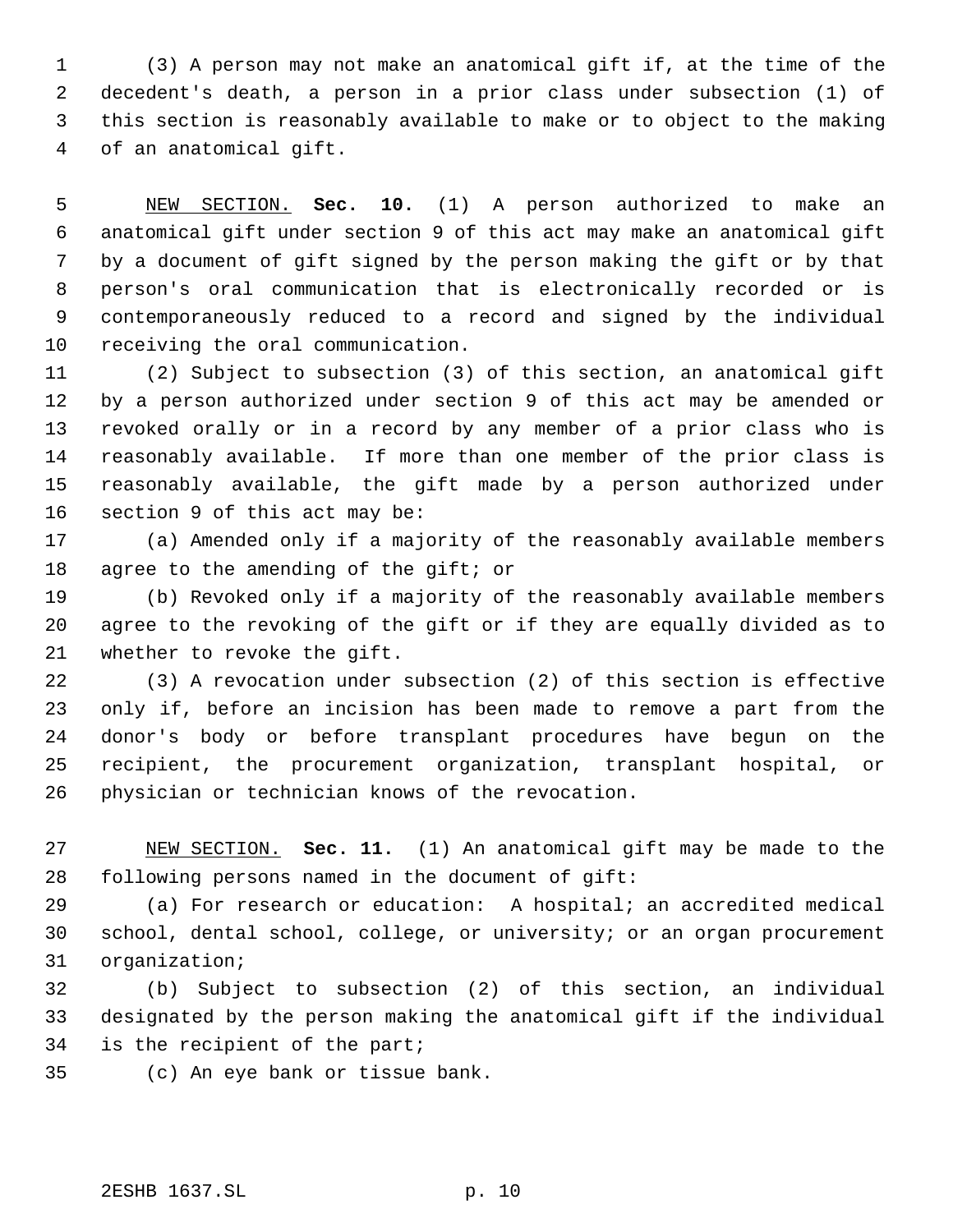(2) If an anatomical gift to an individual under subsection (1)(b) of this section cannot be transplanted into the individual, the part passes in accordance with subsection (7) of this section in the absence of an express, contrary indication by the person making the anatomical gift.

 (3) If an anatomical gift of one or more specific parts or of all parts is made in a document of gift that does not name a person described in subsection (1) of this section but identifies the purpose for which an anatomical gift may be used, the following rules apply:

 (a) If the part is an eye and the gift is for the purpose of transplantation or therapy, the gift passes to the appropriate eye bank.

 (b) If the part is tissue and the gift is for the purpose of transplantation or therapy, the gift passes to the appropriate tissue bank.

 (c) If the part is an organ and the gift is for the purpose of transplantation or therapy, the gift passes to the appropriate organ procurement organization as custodian of the organ.

 (d) If the part is an organ, an eye, or tissue and the gift is for the purpose of research or education, the gift passes to the appropriate procurement organization.

 (4) For the purpose of subsection (3) of this section, if there is more than one purpose of an anatomical gift set forth in the document of gift but the purposes are not set forth in any priority, the gift must be used for transplantation or therapy, if suitable. If the gift cannot be used for transplantation or therapy, the gift may be used for research or education.

 (5) If an anatomical gift of one or more specific parts is made in a document of gift that does not name a person described in subsection (1) of this section and does not identify the purpose of the gift, the gift may be used only for transplantation or therapy, and the gift passes in accordance with subsection (7) of this section.

 (6) If a document of gift specifies only a general intent to make an anatomical gift by words such as "donor," "organ donor," or "body donor," or by a symbol or statement of similar import, the gift may be used only for transplantation or therapy, and the gift passes in accordance with subsection (7) of this section.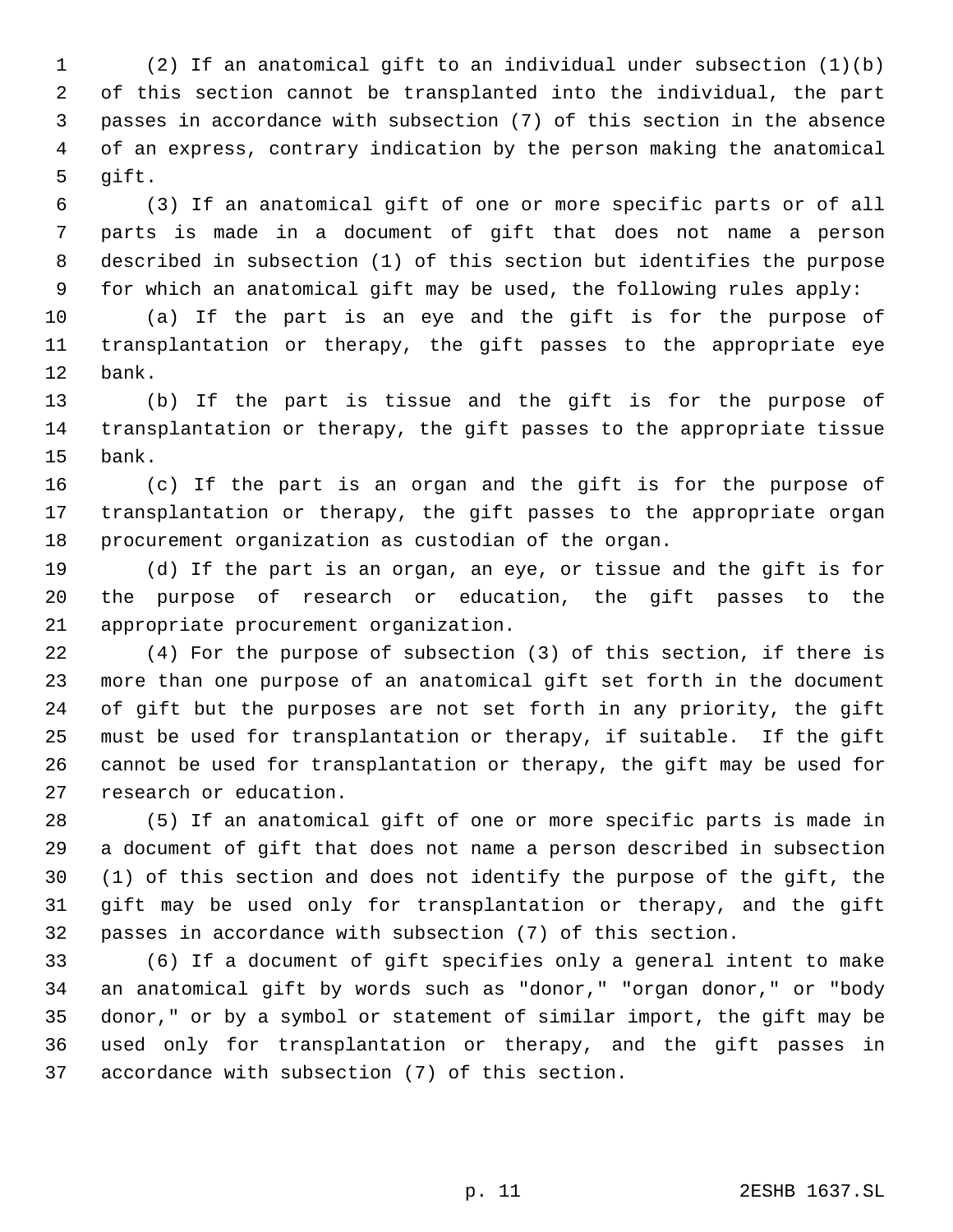(7) For purposes of subsections (2), (5), and (6) of this section the following rules apply:

 (a) If the part is an eye, the gift passes to the appropriate eye bank.

 (b) If the part is tissue, the gift passes to the appropriate tissue bank.

 (c) If the part is an organ, the gift passes to the appropriate organ procurement organization as custodian of the organ.

 (8) An anatomical gift of an organ for transplantation or therapy, other than an anatomical gift under subsection (1)(b) of this section, passes to the organ procurement organization as custodian of the organ.

 (9) If an anatomical gift does not pass pursuant to subsections (1) through (8) of this section or the decedent's body or part is not used for transplantation, therapy, research, or education, custody of the body or part passes to the person under obligation to dispose of the body or part.

 (10) A person may not accept an anatomical gift if the person knows that the gift was not effectively made under section 5 or 10 of this act or if the person knows that the decedent made a refusal under section 7 of this act that was not revoked. For purposes of this subsection (10), if a person knows that an anatomical gift was made on a document of gift, the person is deemed to know of any amendment or revocation of the gift or any refusal to make an anatomical gift on the same document of gift.

 (11) Except as otherwise provided in subsection (1)(b) of this section, nothing in this chapter affects the allocation of organs for transplantation or therapy.

 NEW SECTION. **Sec. 12.** (1) A document of gift need not be delivered during the donor's lifetime to be effective.

 (2) Upon or after an individual's death, a person in possession of a document of gift or a refusal to make an anatomical gift with respect to the individual shall allow examination and copying of the document of gift or refusal by a person authorized to make or object to the making of an anatomical gift with respect to the individual or by a person to which the gift could pass under section 11 of this act.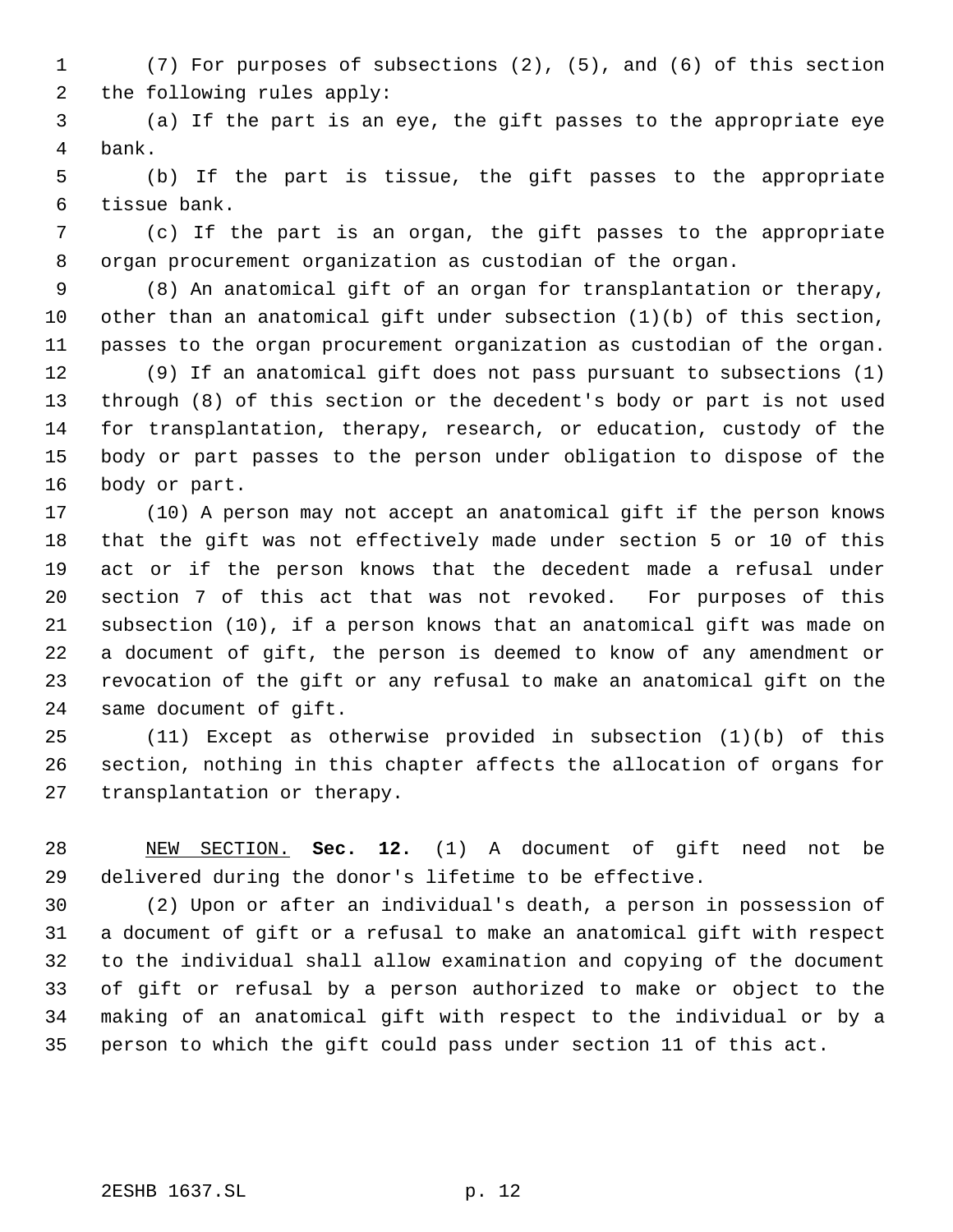NEW SECTION. **Sec. 13.** (1) When a hospital refers an individual at or near death to a procurement organization, the organization shall make a reasonable search of the records of the department of licensing and any donor registry that it knows exists for the geographical area in which the individual resides to ascertain whether the individual has made an anatomical gift.

 (2) A procurement organization must be allowed reasonable access to information in the records of the department of licensing to ascertain whether an individual at or near death is a donor.

 (3) When a hospital refers an individual at or near death to a procurement organization, the organization may conduct any reasonable examination necessary to ensure the medical suitability of a part that is or could be the subject of an anatomical gift for transplantation, therapy, research, or education from a donor or a prospective donor. During the examination period, measures necessary to ensure the medical suitability of the part may not be withdrawn unless the hospital or procurement organization knows that the individual expressed a contrary intent.

 (4) Unless prohibited by law other than this chapter, at any time after a donor's death, the person to which a part passes under section 11 of this act may conduct any reasonable examination necessary to ensure the medical suitability of the body or part for its intended purpose.

 (5) Unless prohibited by law other than this chapter, an examination under subsection (3) or (4) of this section may include an examination of all medical records of the donor or prospective donor.

 (6) Upon the death of a minor who was a donor or had signed a refusal, unless a procurement organization knows the minor is emancipated, the procurement organization shall conduct a reasonable search for the parents of the minor and provide the parents with an opportunity to revoke or amend the anatomical gift or revoke the refusal.

 (7) Upon referral by a hospital under subsection (1) of this section, a procurement organization shall make a reasonable search for any person listed in section 9 of this act having priority to make an anatomical gift on behalf of a prospective donor. If a procurement organization receives information that an anatomical gift to any other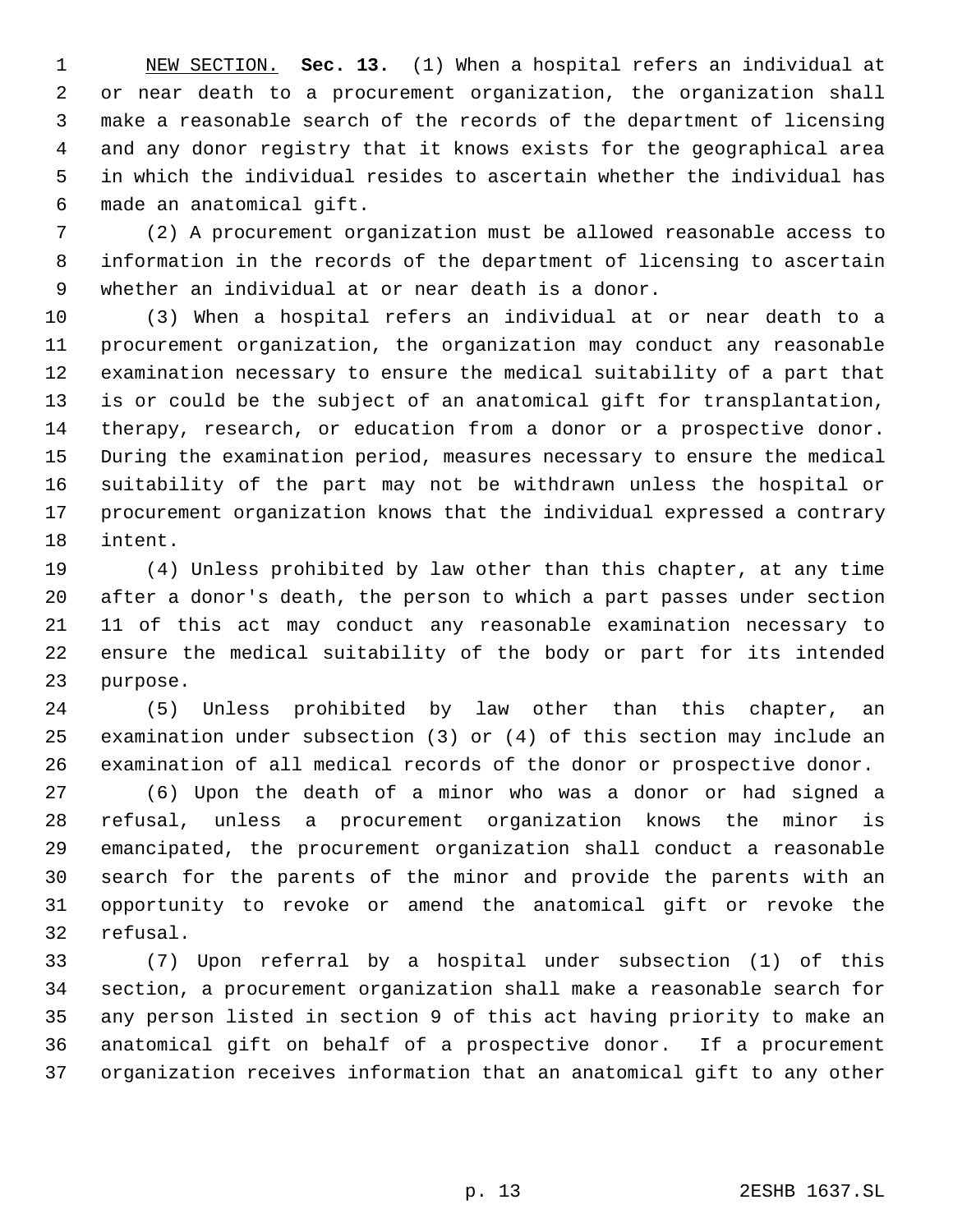person was made, amended, or revoked, it shall promptly advise the other person of all relevant information.

 (8) Subject to sections 11(9), 21, and 22 of this act, the rights of the person to which a part passes under section 11 of this act are superior to the rights of all others with respect to the part. The person may accept or reject an anatomical gift in whole or in part. Subject to the terms of the document of gift and this chapter, a person that accepts an anatomical gift of an entire body may allow embalming, burial, or cremation, and use of remains in a funeral service. If the gift is of a part, the person to which the part passes under section 11 of this act, upon the death of the donor and before embalming, burial, or cremation, shall cause the part to be removed without unnecessary mutilation.

 (9) Neither the physician who attends the decedent at death nor the physician who determines the time of the decedent's death may participate in the procedures for removing or transplanting a part from the decedent.

 (10) A physician or technician may remove a donated part from the body of a donor that the physician or technician is qualified to remove.

 NEW SECTION. **Sec. 14.** When English is not the first language of the person or persons making, amending, revoking, or refusing anatomical gifts as defined in this act, organ procurement organizations are responsible for providing, at no cost, appropriate interpreter services or translations to such persons for the purpose of making such decisions.

 NEW SECTION. **Sec. 15.** Each hospital in this state shall enter into agreements or affiliations with procurement organizations for coordination of procurement and use of anatomical gifts.

 NEW SECTION. **Sec. 16.** (1) Except as otherwise provided in subsection (2) of this section, a person who, for valuable consideration, knowingly purchases or sells a part for transplantation or therapy if removal of a part from an individual is intended to occur after the individual's death is guilty of a class C felony under RCW 9A.20.010.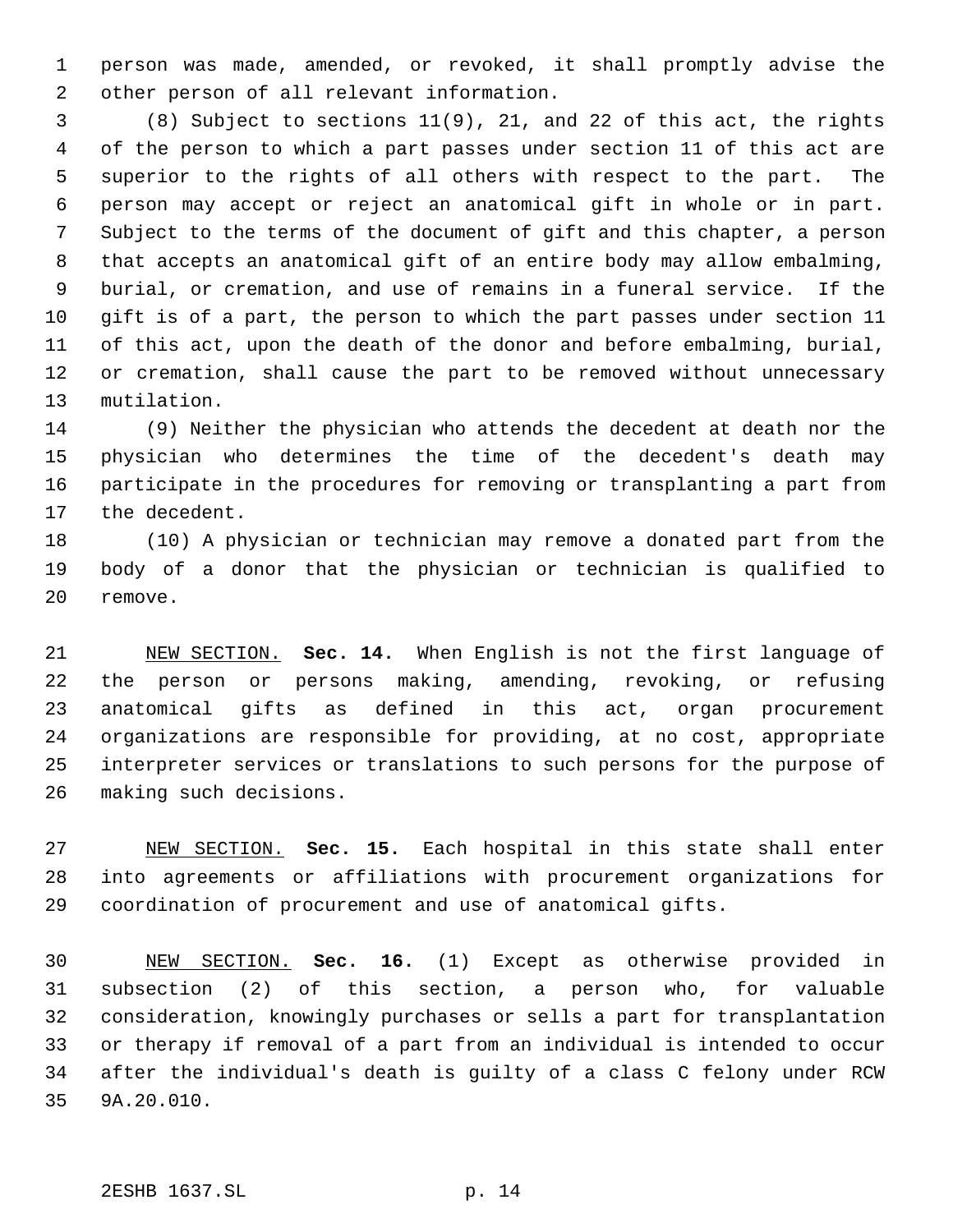(2) A person may charge a reasonable amount for the removal, processing, preservation, quality control, storage, transportation, implantation, or disposal of a part.

 NEW SECTION. **Sec. 17.** A person who, in order to obtain financial gain, intentionally falsifies, forges, conceals, defaces, or obliterates a document of gift, an amendment or revocation of a document of gift, or a refusal is guilty of a class C felony under RCW 9A.20.010.

 NEW SECTION. **Sec. 18.** (1) A person who acts in accordance with this chapter or with the applicable anatomical gift law of another state, or attempts in good faith to do so, is not liable for the act in a civil action, criminal prosecution, or administrative proceeding.

 (2) Neither the person making an anatomical gift nor the donor's estate is liable for any injury or damage that results from the making or use of the gift.

 (3) In determining whether an anatomical gift has been made, amended, or revoked under this chapter, a person may rely upon representations of an individual listed in section 9(1) (b) through (g) of this act relating to the individual's relationship to the donor or prospective donor unless the person knows that the representation is untrue.

 NEW SECTION. **Sec. 19.** (1) A document of gift is valid if executed in accordance with:

(a) This chapter;

(b) The laws of the state or country where it was executed; or

 (c) The laws of the state or country where the person making the anatomical gift was domiciled, has a place of residence, or was a national at the time the document of gift was executed.

 (2) If a document of gift is valid under this section, the law of this state governs the interpretation of the document of gift.

 (3) A person may presume that a document of gift or amendment of an anatomical gift is valid unless that person knows that it was not validly executed or was revoked.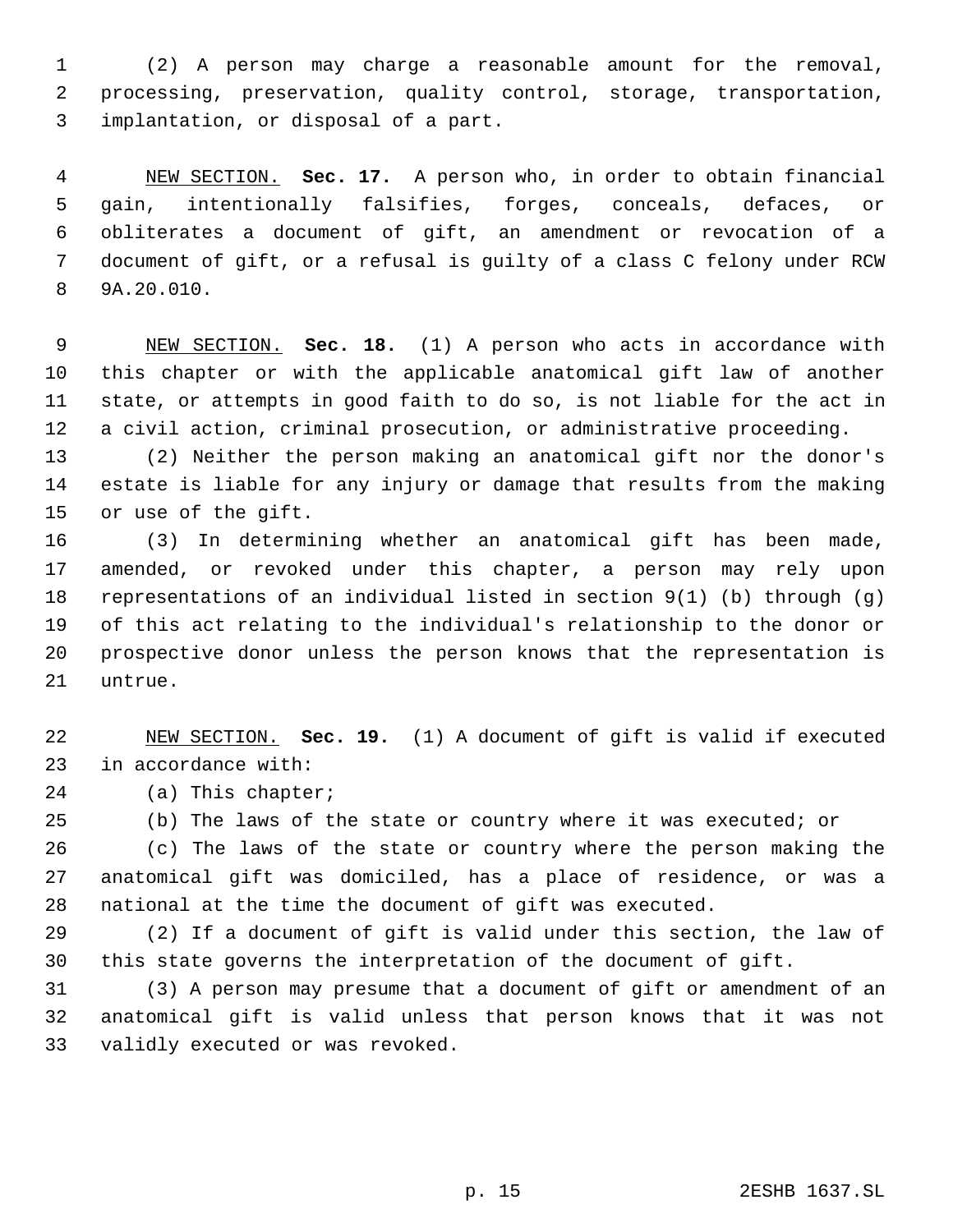NEW SECTION. **Sec. 20.** (1) The definitions in this subsection apply throughout this section unless the context clearly requires otherwise.

 (a) "Advance health care directive" means a power of attorney for health care or a "directive" as defined in RCW 70.122.020.

 (b) "Declaration" means a record signed by a prospective donor specifying the circumstances under which a life support system may be withheld or withdrawn from the prospective donor.

 (c) "Health care decision" means any decision made regarding the health care of the prospective donor.

 (2) If a prospective donor has a declaration or advance health care directive, and the terms of the declaration or directive and the express or implied terms of a potential anatomical gift are in conflict with regard to the administration of measures necessary to ensure the medical suitability of a part for transplantation or therapy, the prospective donor's attending physician and the prospective donor shall confer to resolve the conflict. If the prospective donor is incapable of resolving the conflict, an agent acting under the prospective donor's declaration or directive, or, if none or the agent is not reasonably available, another person authorized by law other than this chapter to make health care decisions on behalf of the prospective donor, shall act for the donor to resolve the conflict. The conflict must be resolved as expeditiously as possible. Information relevant to the resolution of the conflict may be obtained from the appropriate procurement organization and any other person authorized to make an anatomical gift for the prospective donor under section 9 of this act. Before resolution of the conflict, measures necessary to ensure the medical suitability of the part may not be withheld or withdrawn from the prospective donor if withholding or withdrawing the measures is not contraindicated by appropriate end-of-life care.

 NEW SECTION. **Sec. 21.** (1)(a) A coroner or medical examiner shall cooperate with procurement organizations, to the extent that such cooperation does not prevent, hinder, or impede the timely investigation of death, to facilitate the opportunity to recover anatomical gifts for the purpose of transplantation or therapy. However, a coroner or medical examiner may limit the number of procurement organizations with which he or she cooperates.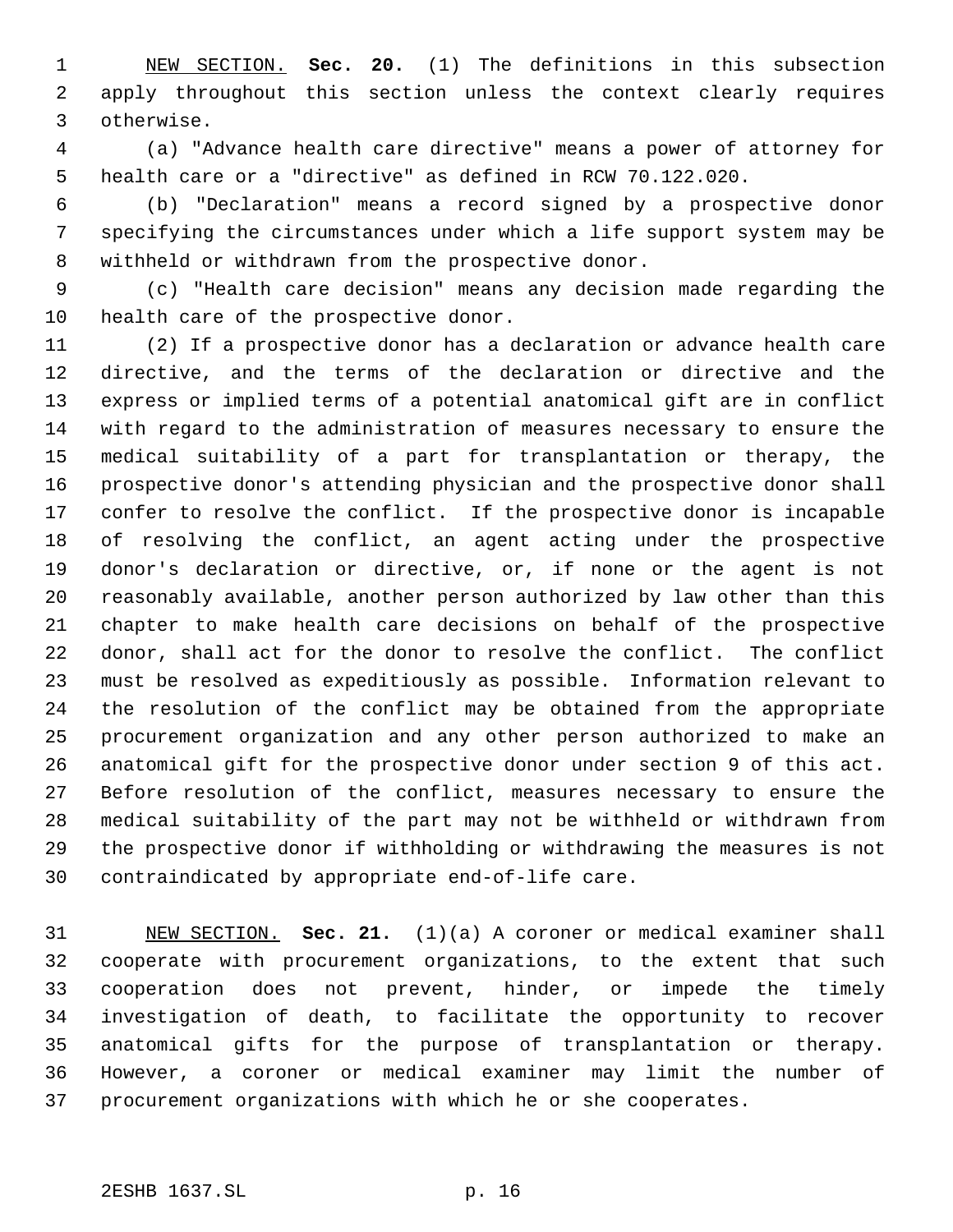(b) The coroner or medical examiner may release the initial investigative information to the tissue or organ procurement organization for the purpose of determining the suitability of the potential donor by those organizations. The information released for this purpose shall remain confidential. The coroner or medical examiner is not liable for any release of confidential information by the procurement organization.

 (2)(a) Procurement organizations shall cooperate with the coroner or medical examiner to ensure the preservation of and timely transfer to the coroner or medical examiner any physical or biological evidence from a prospective donor that the procurement organization may have contact with or access to that is required by the coroner or medical examiner for the investigation of death.

 (b) If the coroner or medical examiner or a designee releases a part for donation under subsection (4) of this section, the procurement organization, upon request, shall cause the physician or technician who removes the part to provide the coroner or medical examiner with a record describing the condition of the part, biopsies, residual tissue, photographs, and any other information and observations requested by the coroner or medical examiner that would assist in the investigation of death.

 (3) A part may not be removed from the body of a decedent under the jurisdiction of a coroner or medical examiner for transplantation, therapy, research, or education unless the part is the subject of an anatomical gift, and has been released by the coroner or medical examiner. The body of a decedent under the jurisdiction of the coroner or medical examiner may not be delivered to a person for research or education unless the body is the subject of an anatomical gift. This subsection does not preclude a coroner or medical examiner from performing the medicolegal investigation upon the body or relevant parts of a decedent under the jurisdiction of the coroner or medical examiner.

 (4) If an anatomical gift of a part from the decedent under the jurisdiction of the coroner or medical examiner has been or might be made, but the coroner or medical examiner initially believes that the recovery of the part could interfere with the postmortem investigation into the decedent's cause or manner of death, the collection of evidence, or the description, documentation, or interpretation of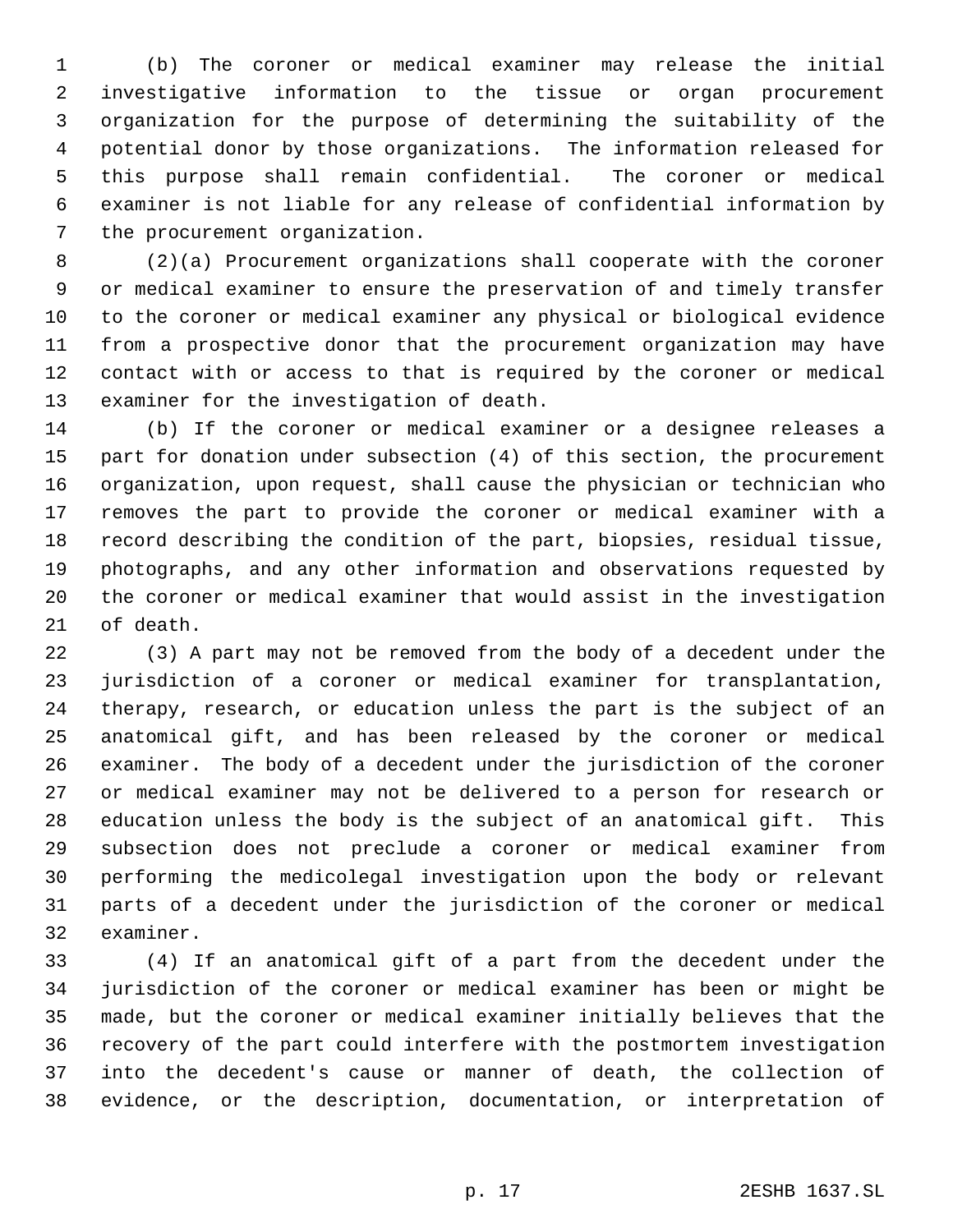injuries on the body, the coroner or medical examiner may consult with the procurement organization or physician or technician designated by the procurement organization about the proposed recovery. After consultation, the coroner or medical examiner may release the part for recovery.

 NEW SECTION. **Sec. 22.** This chapter is subject to the laws of this state governing the jurisdiction of the coroner or medical examiner.

 NEW SECTION. **Sec. 23.** In applying and construing this uniform act, consideration must be given to the need to promote uniformity of the law with respect to its subject matter among states that enact it.

 NEW SECTION. **Sec. 24.** This chapter modifies, limits, and supersedes the federal electronic signatures in global and national commerce act (15 U.S.C. Sec. 7001 et seq.) with respect to electronic signatures and anatomical gifts, but does not modify, limit, or supersede section 101(a) of that act (15 U.S.C. Sec. 7001), or authorize electronic delivery of any of the notices described in section 103(b) of that act (15 U.S.C. Sec. 7003(b)).

 **Sec. 25.** RCW 1.50.010 and 1998 c 59 s 2 are each amended to read as follows:

 Unless the context clearly requires otherwise, the definitions in this section apply throughout this chapter.

 (1) "Organ donor" means an individual who makes an anatomical gift 23 as specified in  $((R<sub>CW</sub> 68.50.530(1)))$  chapter 68.-- RCW (sections 1 24 through 24 of this act).

25 (2) "Organ procurement organization" ((means any accredited or 26 certified organ or eye bank)) has the same meaning as in section 2 of 27 this act.

28 (3) "Person" means a person specified in ((RCW 68.50.550)) section 29 9 of this act.

 **Sec. 26.** RCW 46.12.510 and 2003 c 94 s 6 are each amended to read as follows:

 An applicant for a new or renewed registration for a vehicle required to be registered under this chapter or chapter 46.16 RCW may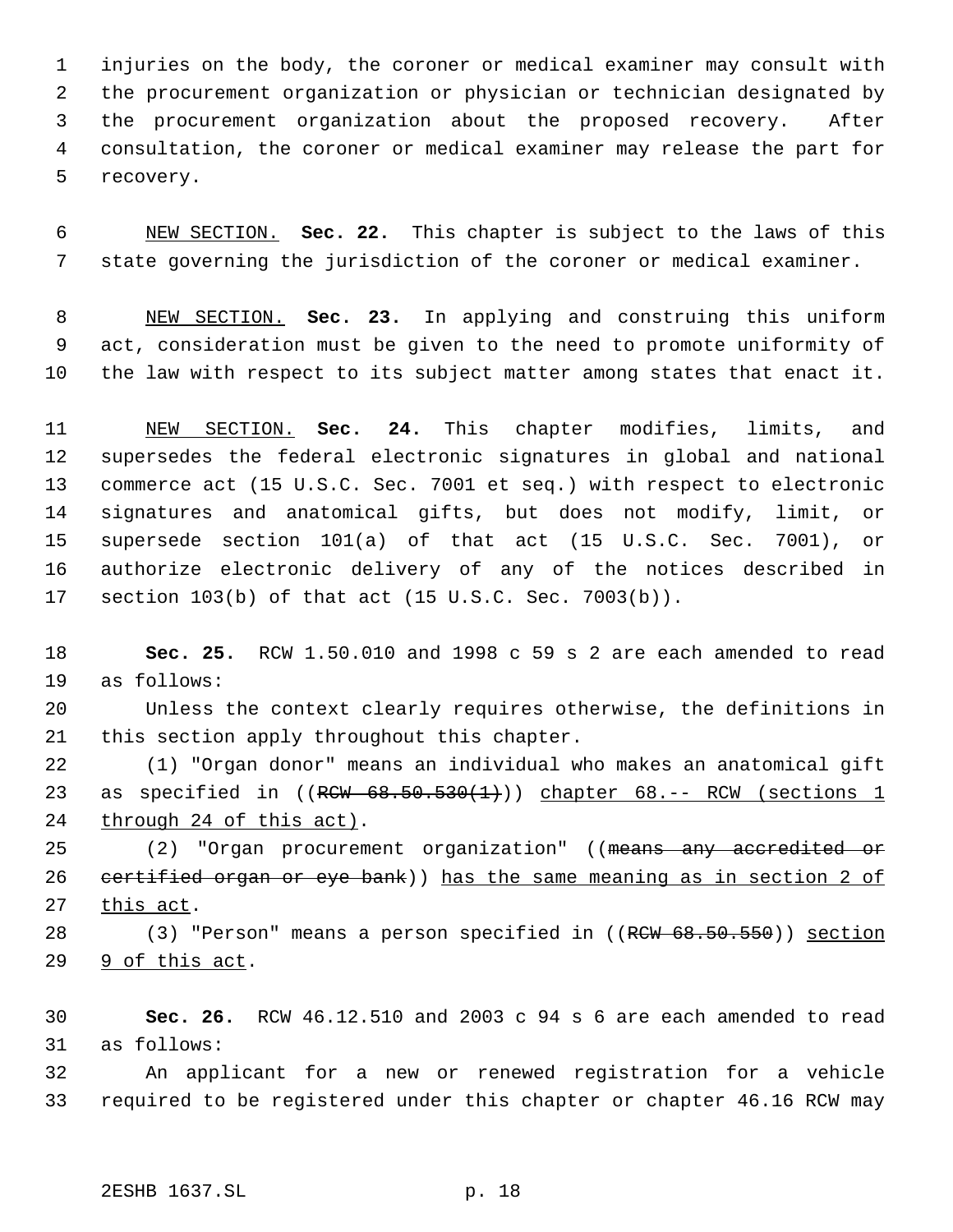make a donation of one dollar or more to the organ and tissue donation awareness account to promote the donation of organs and tissues under 3 the provisions of the uniform anatomical gift act, ((RCW 68.50.520 4 through  $68.50.630$ ) chapter  $68. -$  RCW (sections 1 through 24 of this 5 act). The department shall collect the donations and credit the donations to the organ and tissue donation awareness account, created 7 in RCW 68.50.640 (as recodified by this act). At least quarterly, the department shall transmit donations made to the organ and tissue donation awareness account to the foundation established for organ and tissue donation awareness purposes by the Washington state organ procurement organizations. All Washington state organ procurement organizations will have proportional access to these funds to conduct public education in their service areas. The donation of one or more dollars is voluntary and may be refused by the applicant. The department shall make available informational booklets or other informational sources on the importance of organ and tissue donations to applicants.

 The department shall inquire of each applicant at the time the completed application is presented whether the applicant is interested in making a donation of one dollar or more and shall also specifically inform the applicant of the option for organ and tissue donations as required by RCW 46.20.113. The department shall also provide written information to each applicant volunteering to become an organ and tissue donor. The written information shall disclose that the applicant's name shall be transmitted to the organ and tissue donor 26 registry created in RCW 68.50.635 (as recodified by this act), and that the applicant shall notify a Washington state organ procurement organization of any changes to the applicant's donor status.

 All reasonable costs associated with the creation of the donation program created under this section must be paid proportionally or by other agreement by a Washington state organ procurement organization.

 For the purposes of this section, "reasonable costs" and "Washington state organ procurement organization" have the same meaning as defined in ((RCW 68.50.530)) section 2 of this act.

 **Sec. 27.** RCW 46.20.113 and 1993 c 228 s 18 are each amended to read as follows:

The department of licensing shall provide a statement whereby the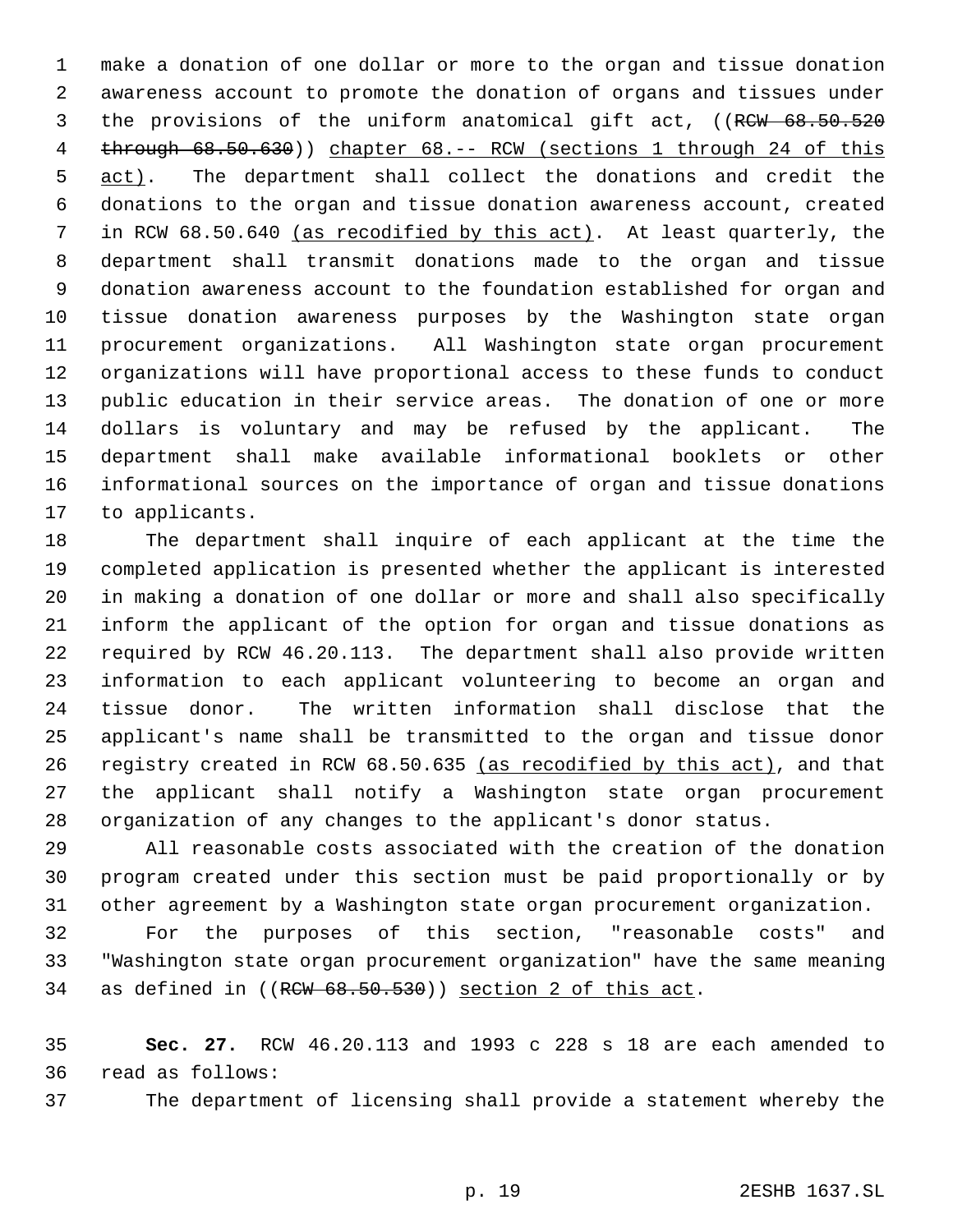licensee may certify his or her willingness to make an anatomical gift 2 under ((RCW 68.50.540)) section 4 of this act, as now or hereafter amended. The department shall provide the statement in at least one of the following ways:

- (1) On each driver's license; or
- (2) With each driver's license; or
- (3) With each in-person driver's license application.

 **Sec. 28.** RCW 46.20.1131 and 2003 c 94 s 5 are each amended to read as follows:

 The department shall electronically transfer the information of all persons who upon application for a driver's license or identicard volunteer to donate organs or tissue to a registry created in RCW 68.50.635 (as recodified by this act), and any subsequent changes to the applicant's donor status when the applicant renews a driver's license or identicard or applies for a new driver's license or identicard.

 NEW SECTION. **Sec. 29.** Sections 1 through 24 of this act constitute a new chapter in Title 68 RCW.

 NEW SECTION. **Sec. 30.** RCW 68.50.635 and 68.50.640 are each recodified as sections in the new chapter created in section 29 of this act.

 NEW SECTION. **Sec. 31.** The following acts or parts of acts are each repealed: (1) RCW 68.50.500 (Identification of potential donors--Hospital procedures) and 1993 c 228 s 20, 1987 c 331 s 71, & 1986 c 129 s 1; (2) RCW 68.50.510 (Good faith compliance with RCW 68.50.500-- Hospital liability) and 1987 c 331 s 72 & 1986 c 129 s 2; (3) RCW 68.50.520 (Anatomical gifts--Findings--Declaration) and 1993 c 228 s 1; (4) RCW 68.50.530 (Anatomical gifts--Definitions) and 2003 c 94 s 2, 1996 c 178 s 15, & 1993 c 228 s 2; (5) RCW 68.50.540 (Anatomical gifts--Authorized--Procedures-- Changes--Refusal) and 2003 c 94 s 4, 1995 c 132 s 1, & 1993 c 228 s 3;